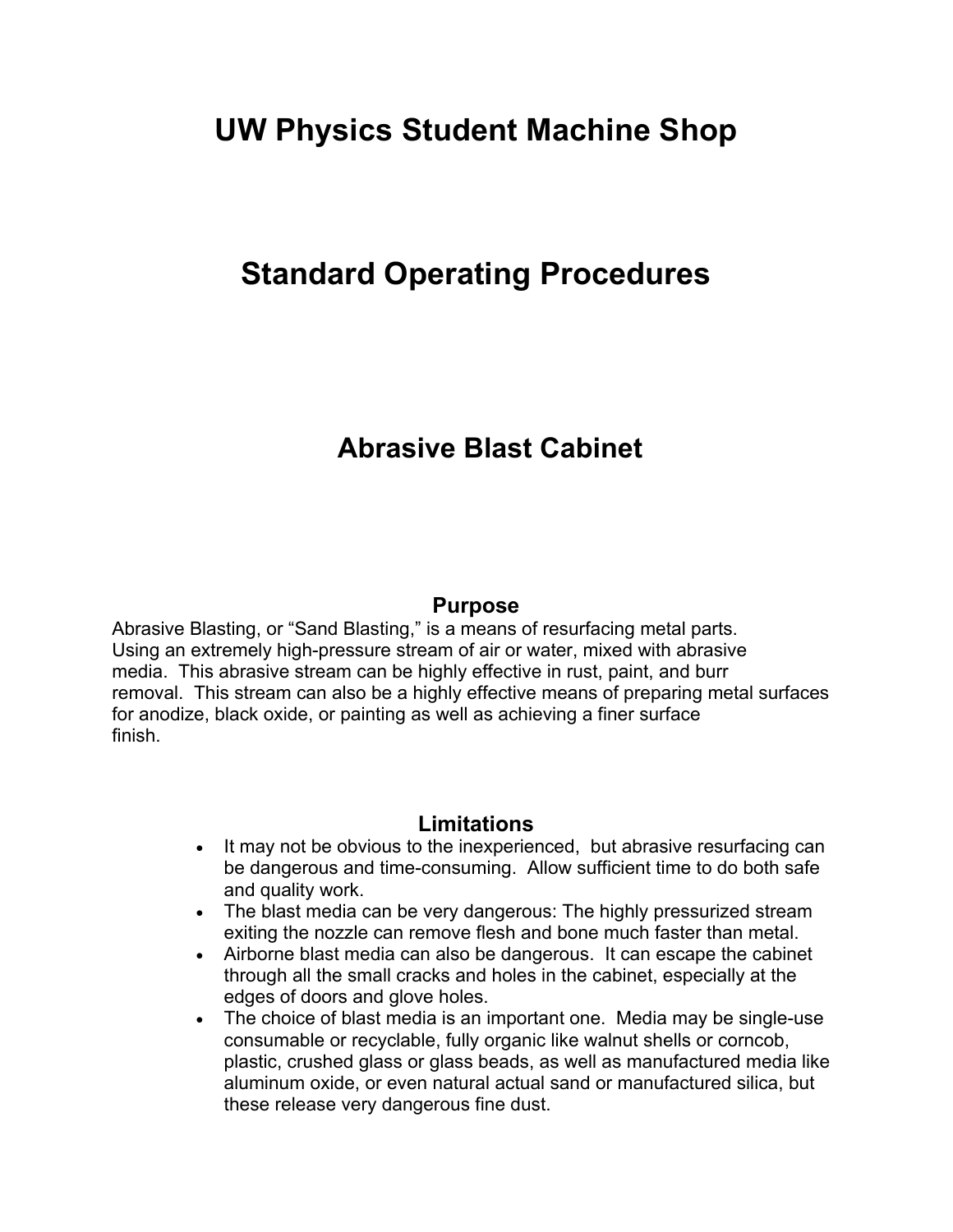- Dust masks or respirators should always be worn with any media.
- Results will be limited to pressure and flow of the contained system as well as the properties of the chosen media. In general, angular particles, like crushed glass or aluminum oxide run more aggressive as opposed to glass beads which are much less aggressive.
- All Blast Cabinets are limited in size. The size range standard to most shops allows for a clear top door that flips up and sometimes latching side panels. The workpiece must fit completely in the enclosed cabinet, allowing all door panels to seal shut.

 $\bullet$ **As always, whenever you have any questions regarding the safe operation of Student Shop equipment, find the Shop Instructor or another Instrument Maker and ask before you act**.

## **Hazards**

There are a number of particular hazards associated with the operation and use of tool, including but not limited to:

- Eye Hazard: Always wear safety glasses and/or an OSHA-tested face shield.
- Finger/Hand Hazards: Avoid direct blasting of gloves. If needed, bend a piece of wire to hold small parts safely or build a wood support for larger parts.
- Ergonomics: The Abrasive Blast Cabinet should be elevated to the proper level to allow the operator to comfortably reach and use the safety gloves,blasting gun, and foot pedal while viewing through the top view door.
- Always wear safety clothing, including eye protection and protective footwear, while operating or servicing the machine.
- .Breathing Hazards: Inspect enclosure of Blast Cabinet for leaks, ALWAYS WEAR DUST MASK OR RESPIRATOR WHILE BLASTING.
- Keep the work area around the brake clear and clean to avoid slipping or tripping.
- Do not operate the machine if it has been damaged or is not operating properly.
- Do not wear jewelry (watches, rings, necklaces, etc.), or loose fitting clothing while operating or servicing the machine.
- All guards and covers must be in place before operating the machine.

### **Required Personal Protective Equipment (PPE)**

- Safety glasses and/or an OSHA-tested face shield.
- Closed-toe, sturdy footwear. Sturdy sneakers and other such footwear is the minimum level of allowable foot protection. Proper safety shoes or boots, with